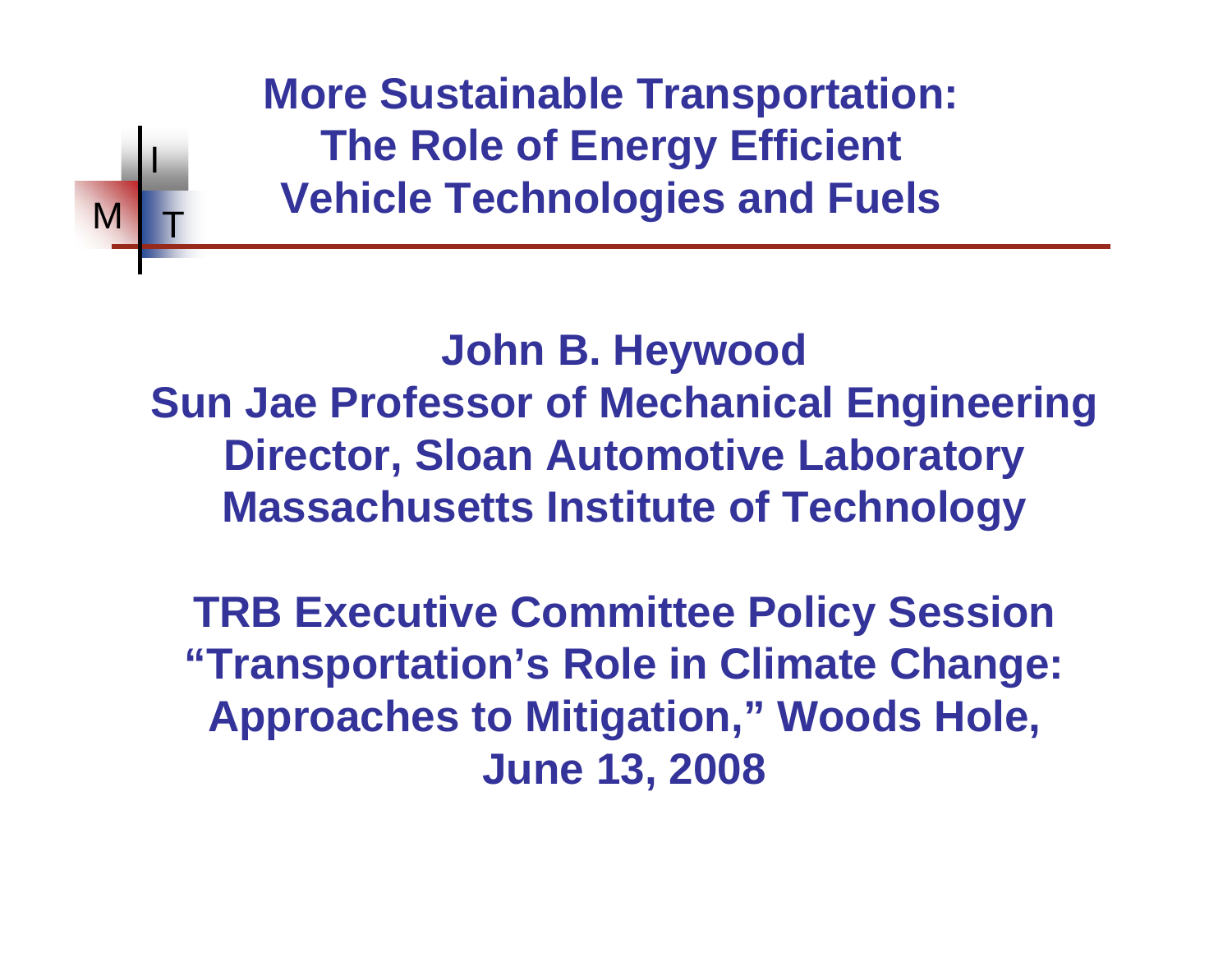### **Summary Conclusions, with Explanations**

1. Petroleum use and greenhouse gas emissions are increasing globally by about 2% per year due to steady growth in land and air, passenger and freight transportation demand.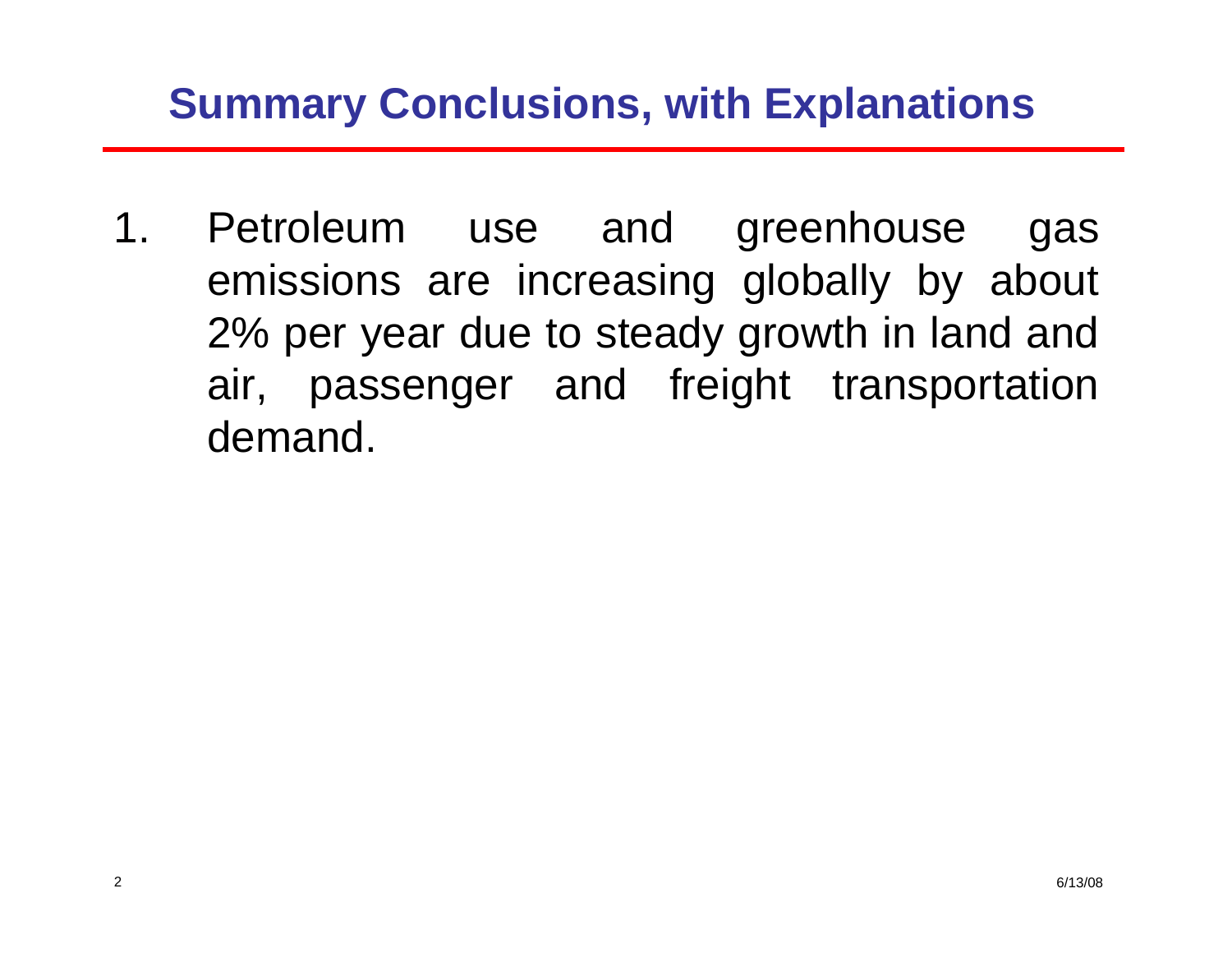#### Transport-related Well-To-Wheels CO<sub>2</sub> emissions by mode, 2000 - 2050

Gigatonnes CO<sub>2</sub>-Equivalent GHG Emissions/Year



Source: Sustainable Mobility Project calculations.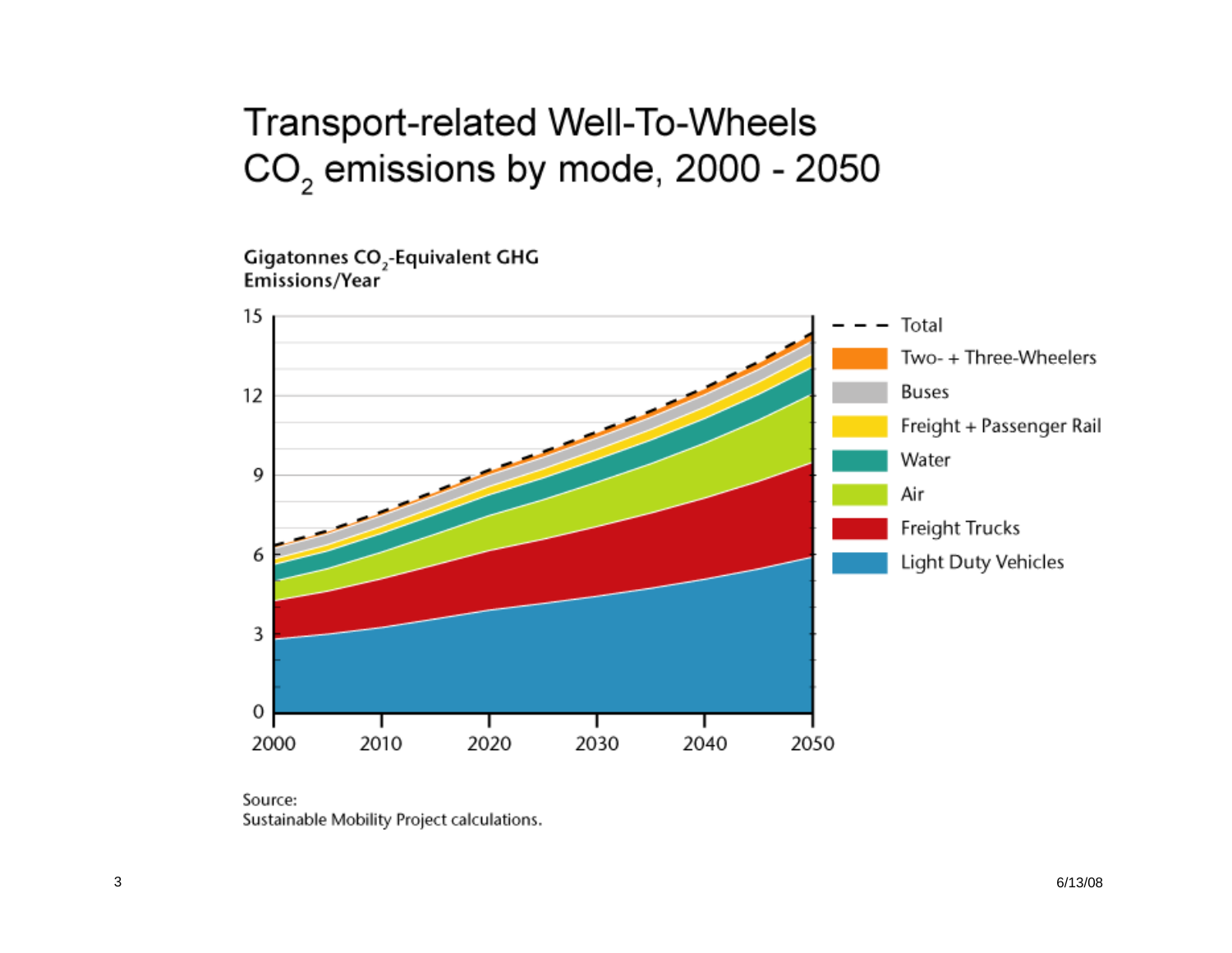- 2. A 30-50% reduction in light-duty vehicle fuel consumption is feasible over the next 20-40 years, at increased cost. Such a reduction in fuel consumption can be achieved at constant performance by a combination of:
	- Improved gasoline and diesel engines, and transmissions, in the nearer-term (20 years)
	- Vehicle weight, size, tire resistance and drag reductions
	- IC engine/electric hybrids in the mid-term
	- Plug-in electric hybrids and hydrogen fuel cells in the longerterm (40 years)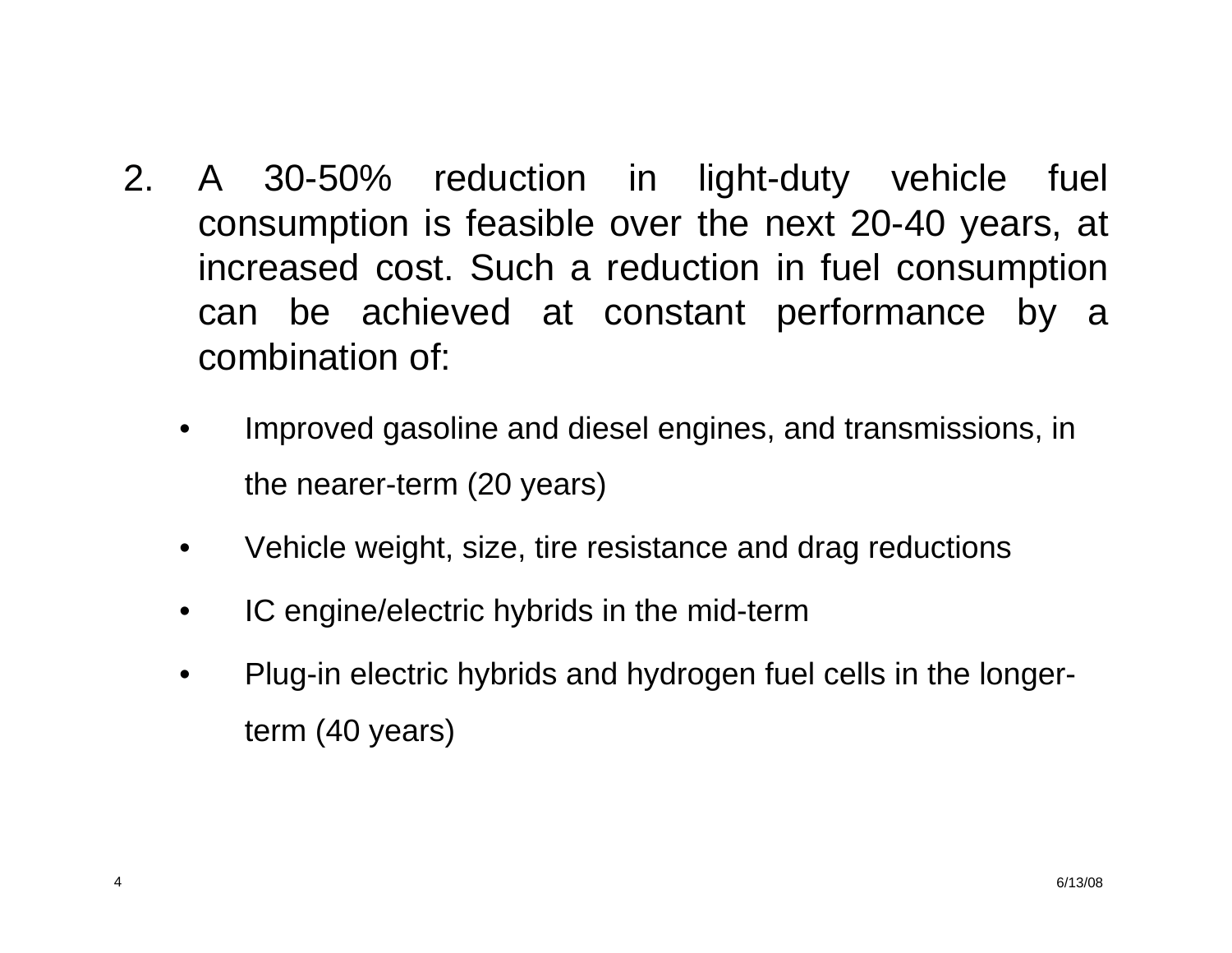# **Evolution of a dominant vehicle powertrain system is uncertain in a carbon constrained world.**

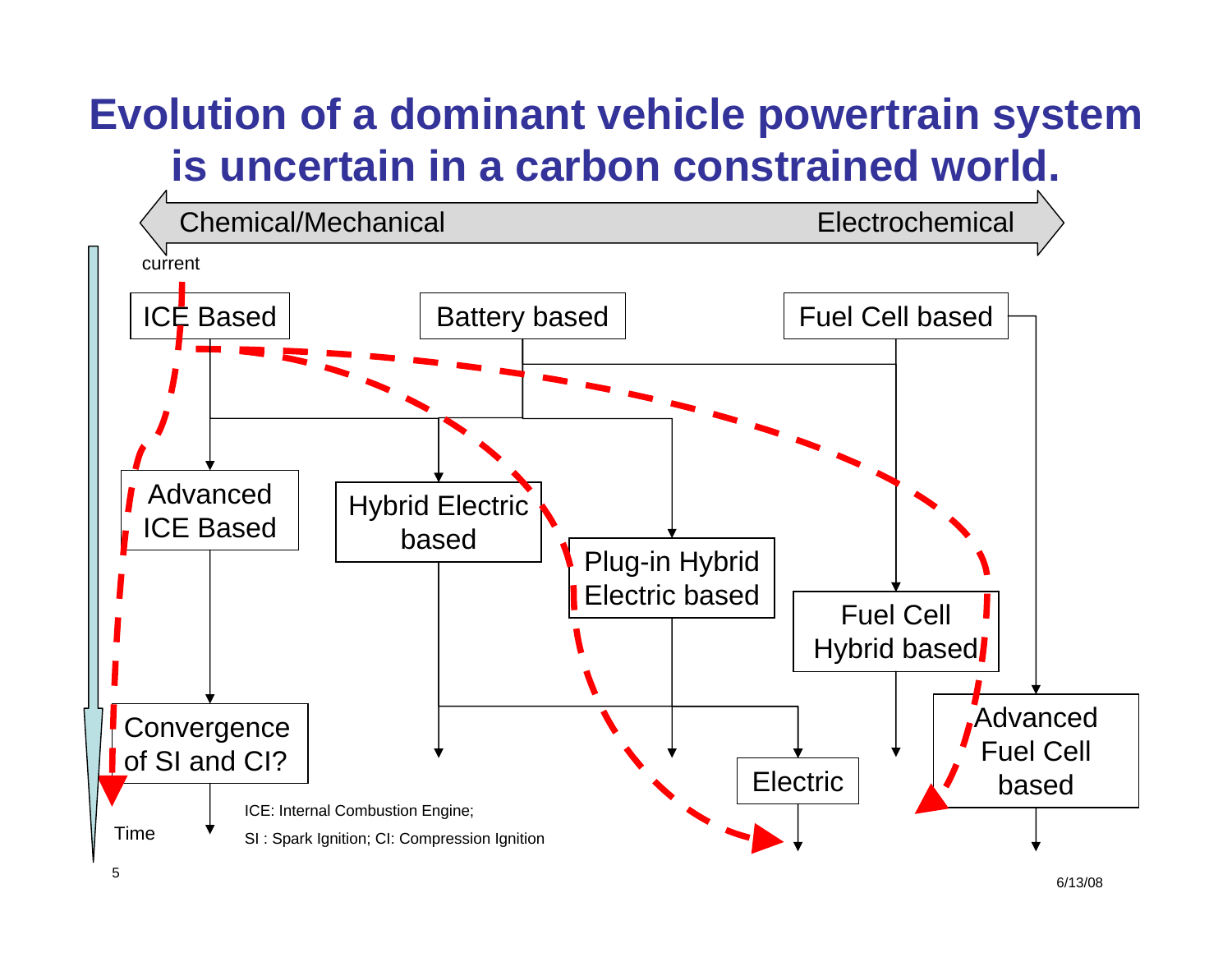#### **Well-to-Wheels Comparison of Future Powertrains**

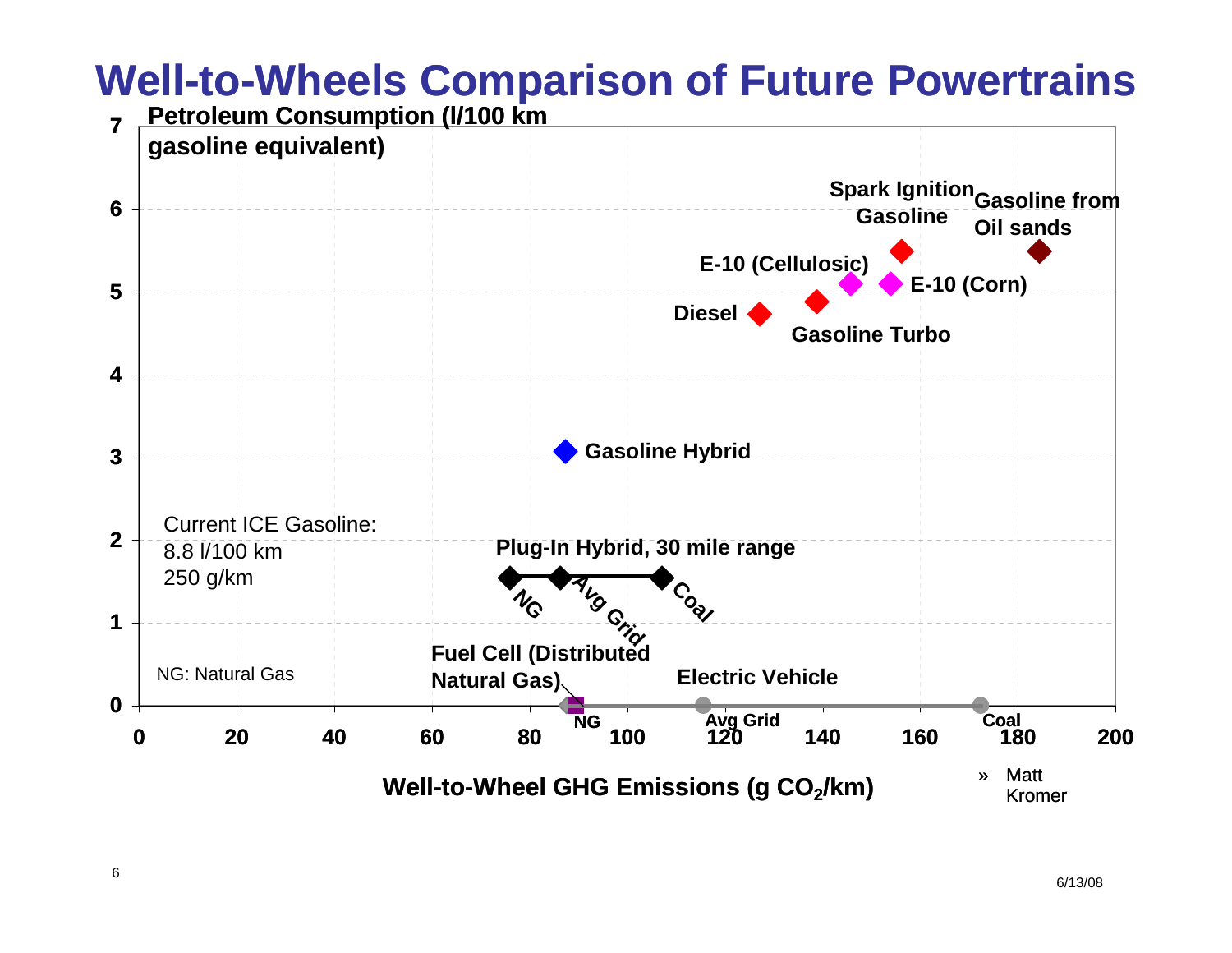3. Policies to reduce vehicle fuel consumption must recognize and then deal with the trade-off between vehicle performance, size (and weight) and fuel consumption.

In the U.S., over the past 20-25 years, performance increases have dominated and average fuel consumption has not improved.

In Europe, over the past 10 years, fuel consumption improvements have occurred in parallel with performance and weight increases.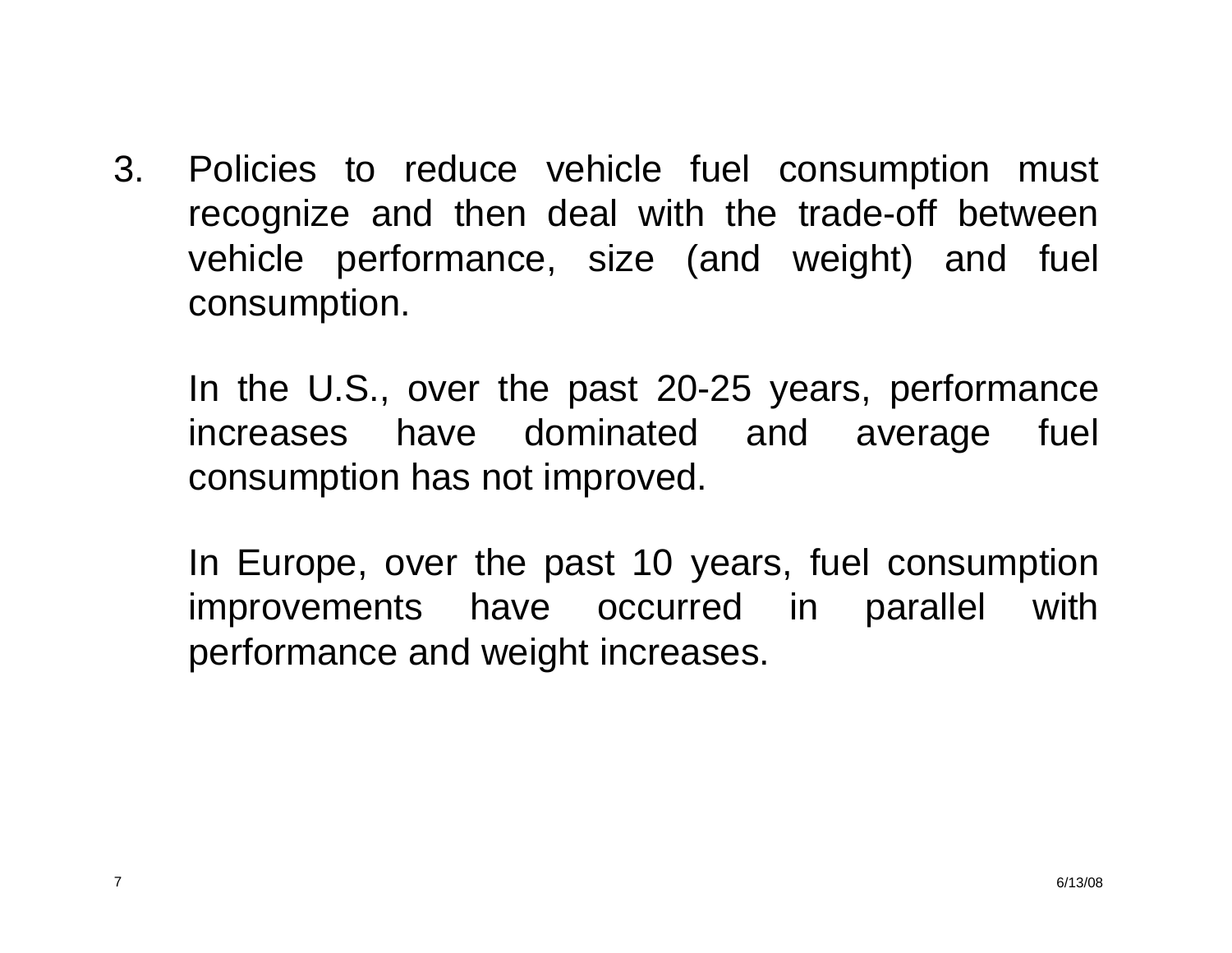### **Fuel Consumption/Performance/Size Trade-Off**

- A critical question is the extent to which the benefits of more efficienct technologies go to reduce actual fuel consumption.
- Quantify this with a *degree of emphasis on reducing fuel consumption* (ERFC).

 $ERFC =$ 

Fuel consumption (FC) reduction realized

FC reduction attainable with constant performance and size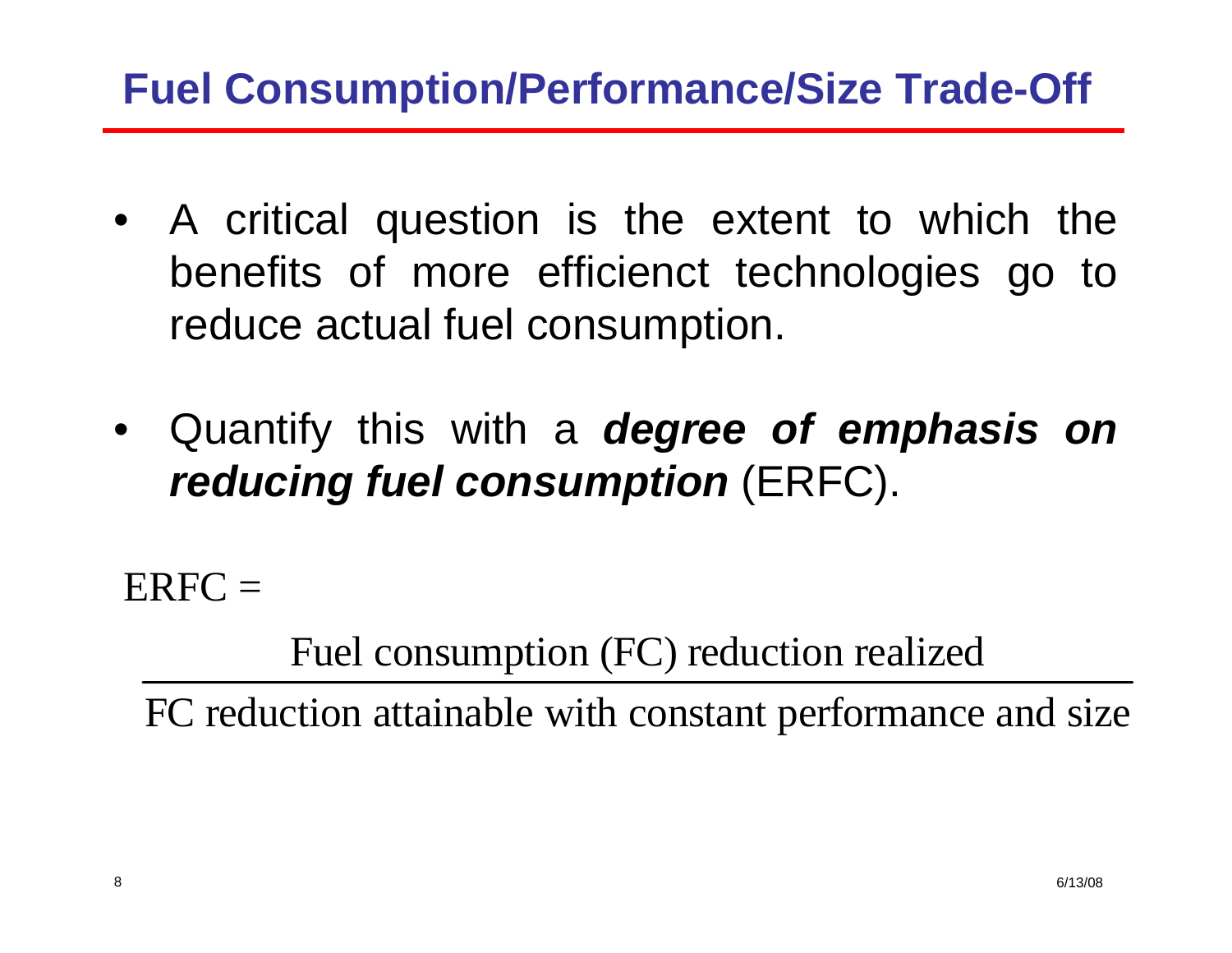### **Trade-Off between Acceleration Performanceand Fuel Consumption in the Average New U.S. Gasoline Car in 2035**

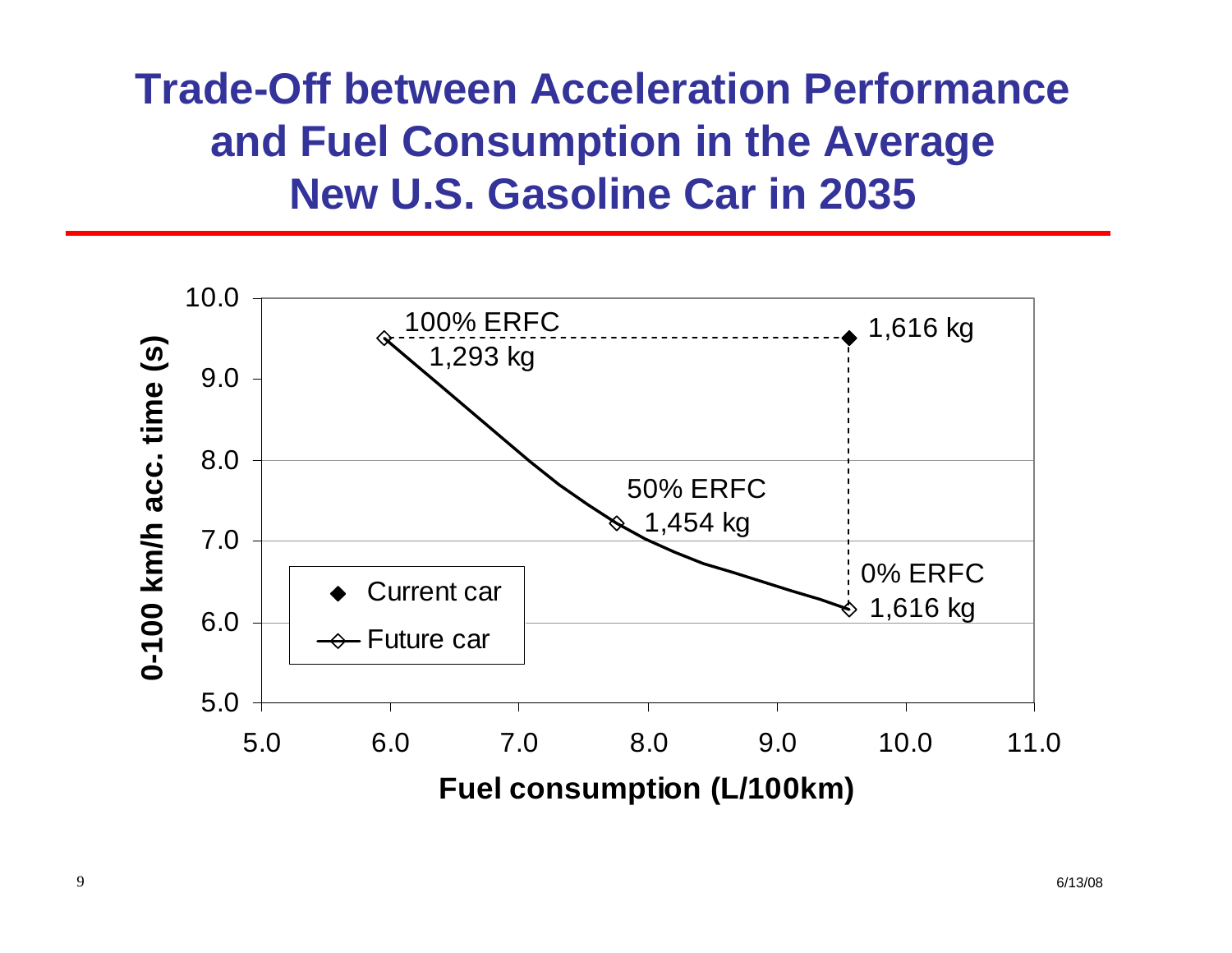4. Due to slow rates of vehicle turnover in the in-use fleet, fuel consumption of mainstream technology vehicles will determine nearer-term fuel use and GHG emissions profiles. Directing the efficiency improvements towards reducing fuel consumption of high-sales-volume vehicle technologies is critical.

Fleet studies are an essential tool in analyzing the impacts of various scenarios or strategies on fleet fuel consumption and GHG emissions.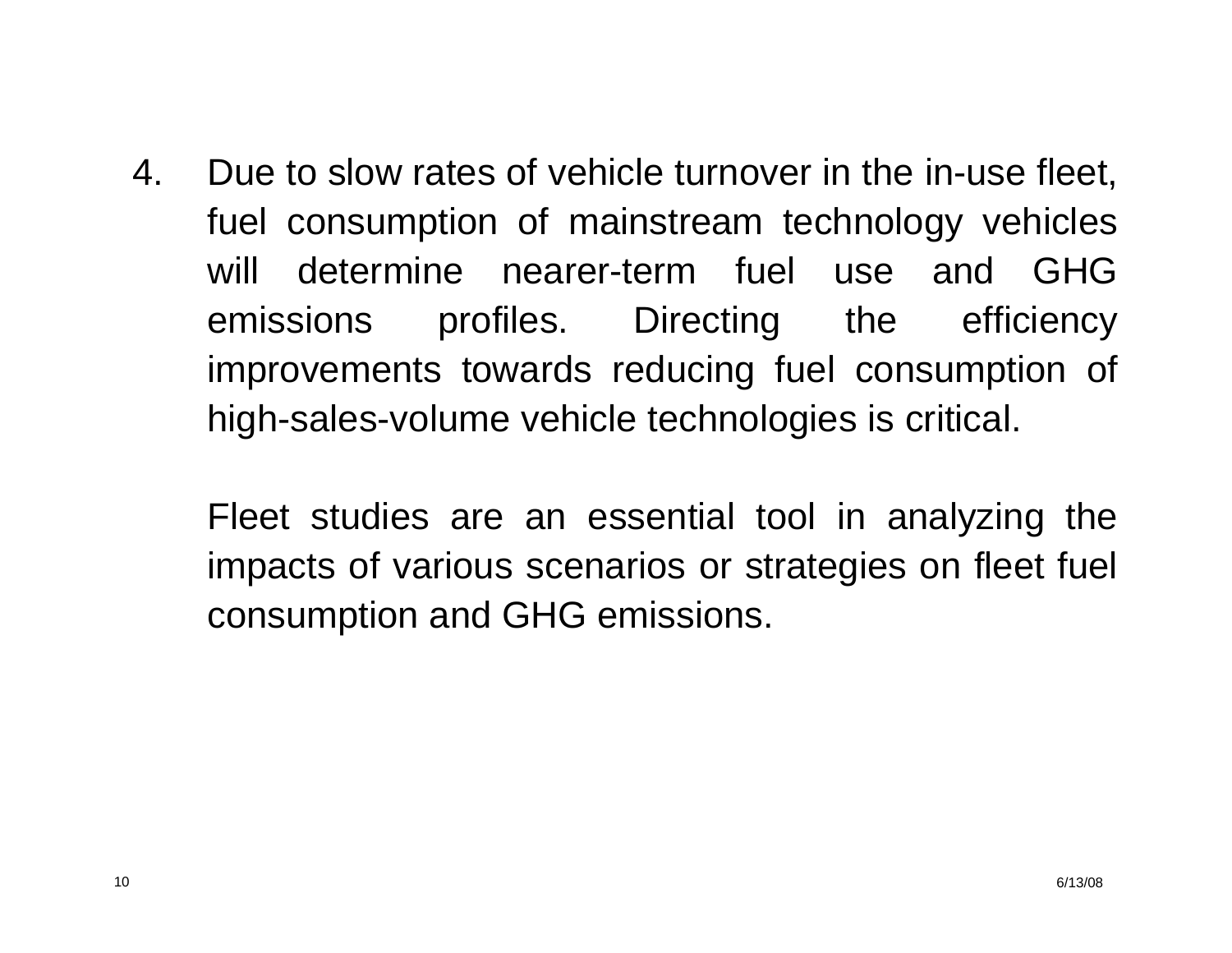### **Illustrative Example for U.S.: Many Technology Scenario**

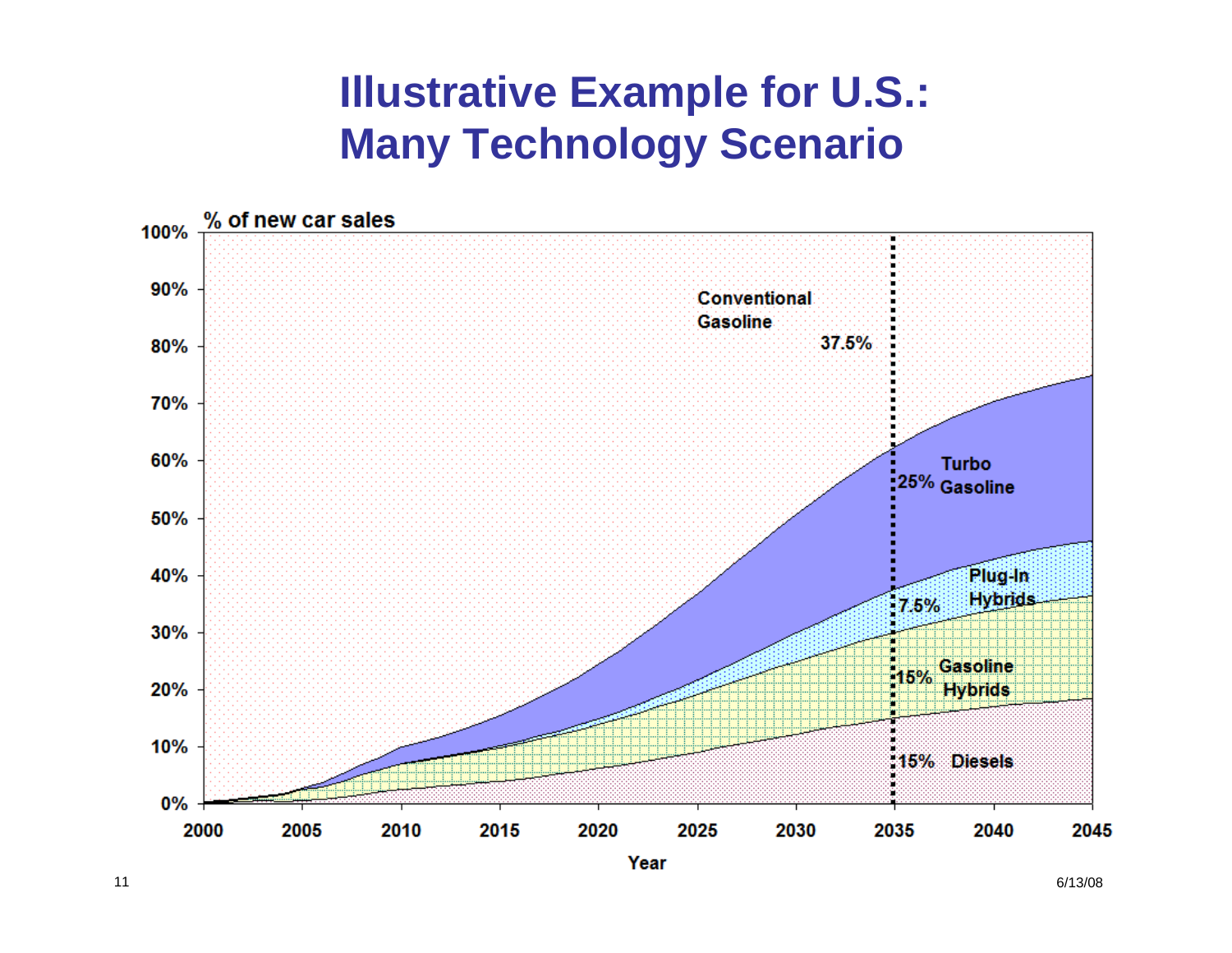#### **U.S. LDV Fuel Use: Many Technologies Scenario**

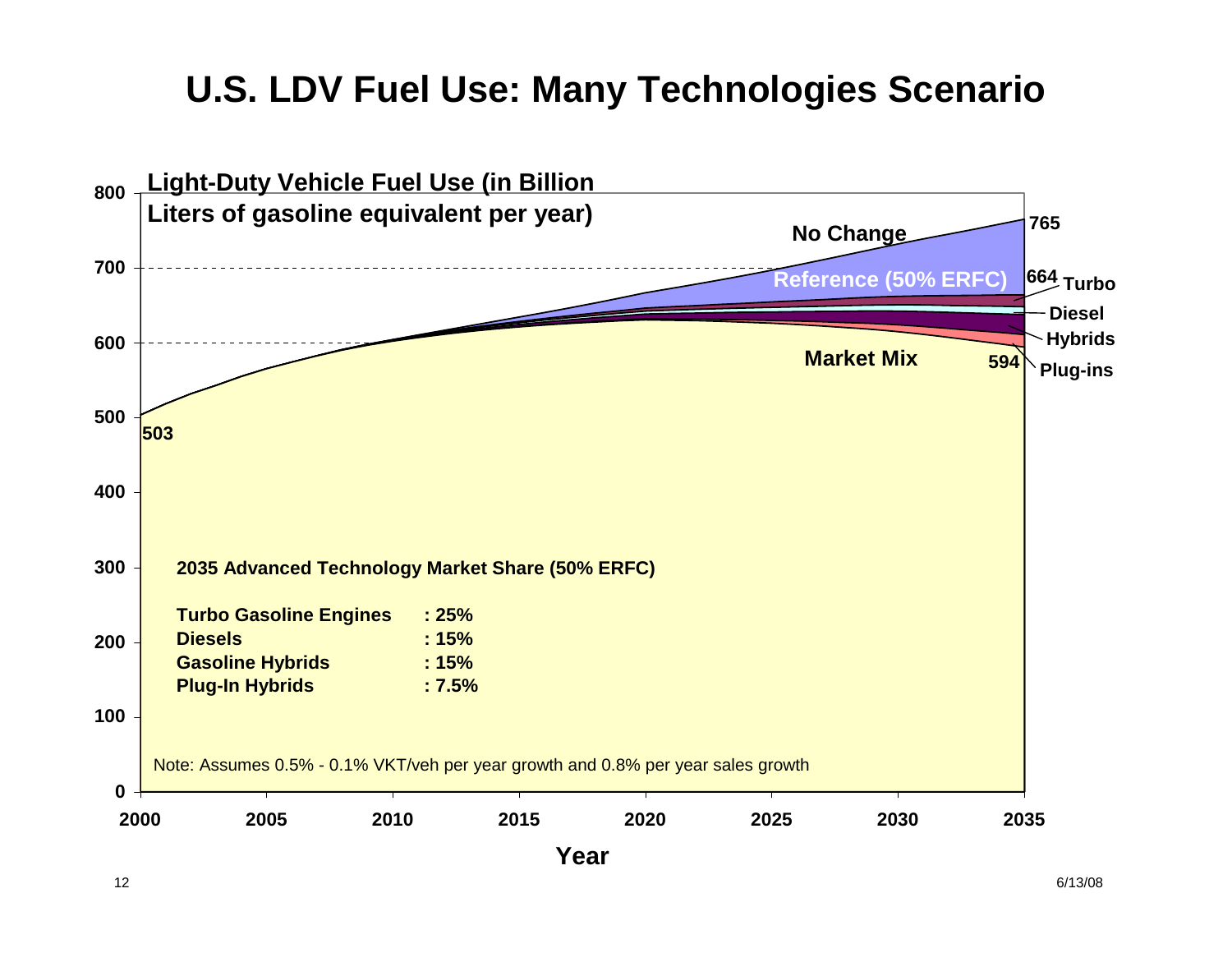- 5. Due to high initial cost and strong competition from mainstream gasoline vehicles, U.S. market penetration rates of low-emissions diesels, and gasoline hybrids are likely to be slower than is widely believed. Thus, in the U.S., diesels and gasoline hybrids have only a modest, though growing potential for reducing fleet fuel use before 2025.
- 6. In the longer-term, the impact of steadily increasing sales of advanced technology vehicles will be far larger than their near term impact. Since the timescales to impact of new automotive technologies are long, advanced vehicle technology introduction needs to start as soon as possible.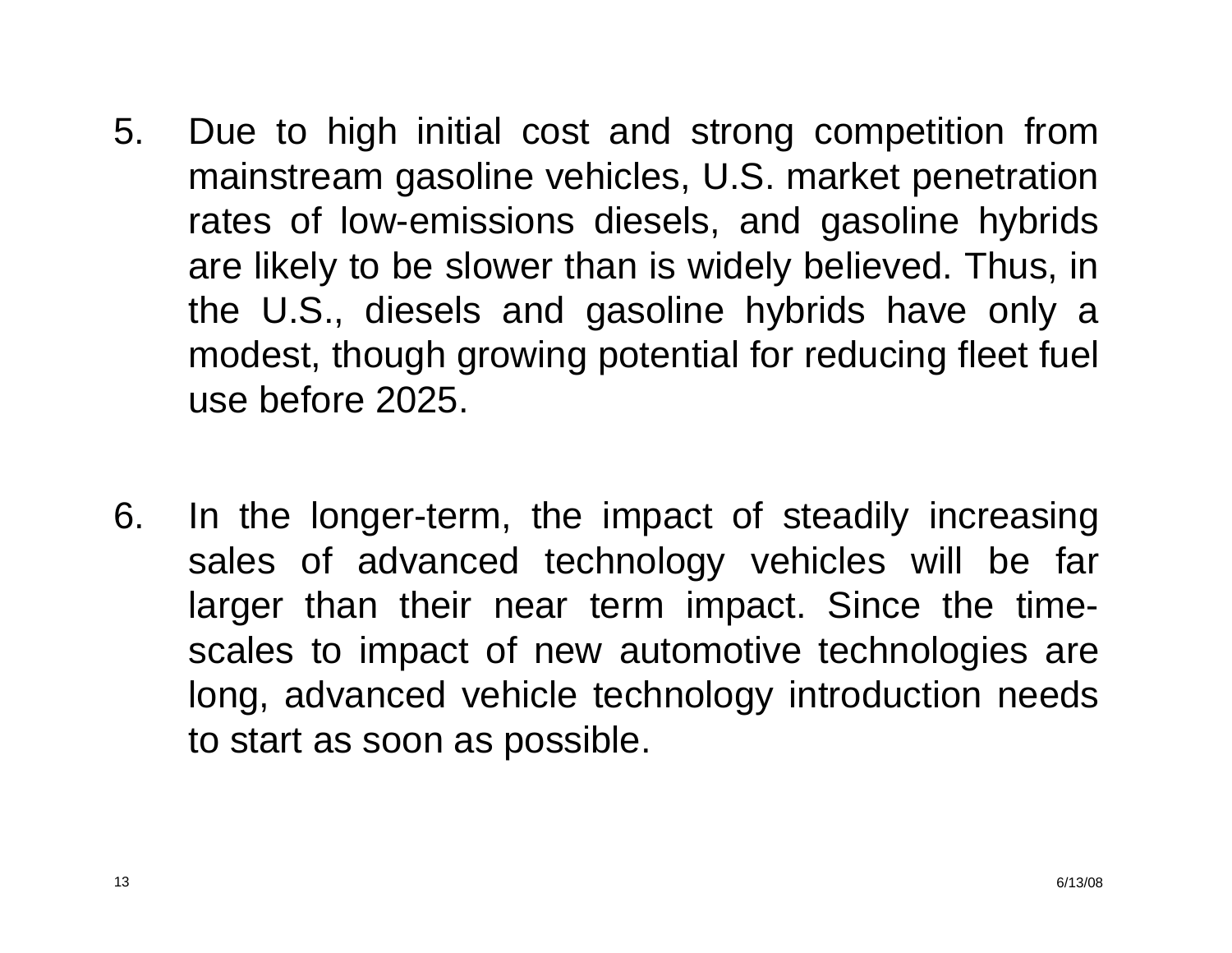- 7. A greater number of vehicle and fuel alternatives are available to displace petroleum use than to reduce greenhouse gas emissions. Policy efforts should focus on measures that improve both energy security and carbon emissions at the same time.
	- Plug-In Hybrids could have a major impact on reducing petroleum use, but (for U.S. electricity generation mix) GHG reductions similar to plug-ins can be achieved by gasoline hybrids at lower cost.
	- Increasing the biomass-to-liquid fuel supply might help reduce well-to-tank GHG emissions, but increased use of nonconventional oil is likely to negate much of this impact.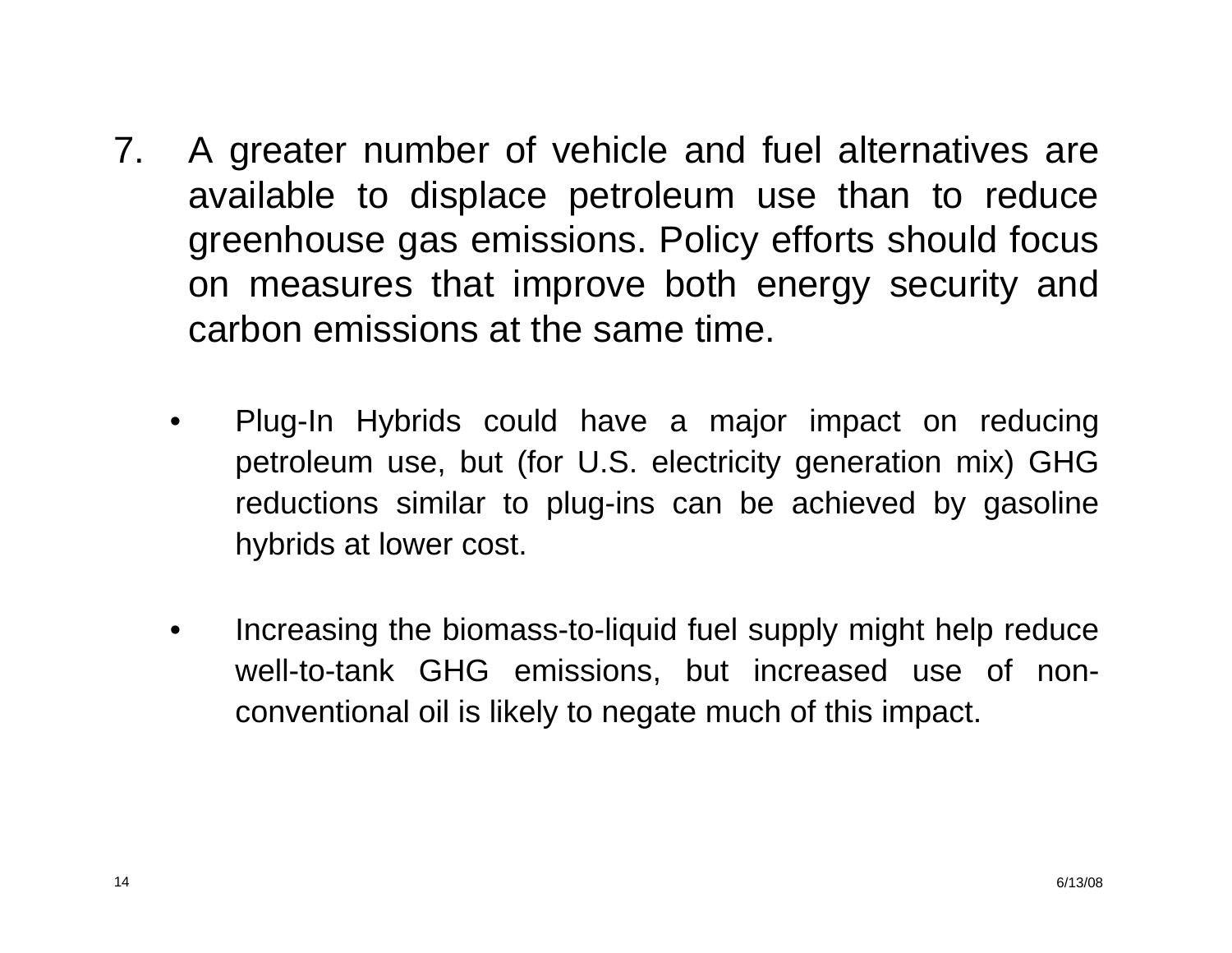## **Low Oil Sands and High Ethanol Scenario**